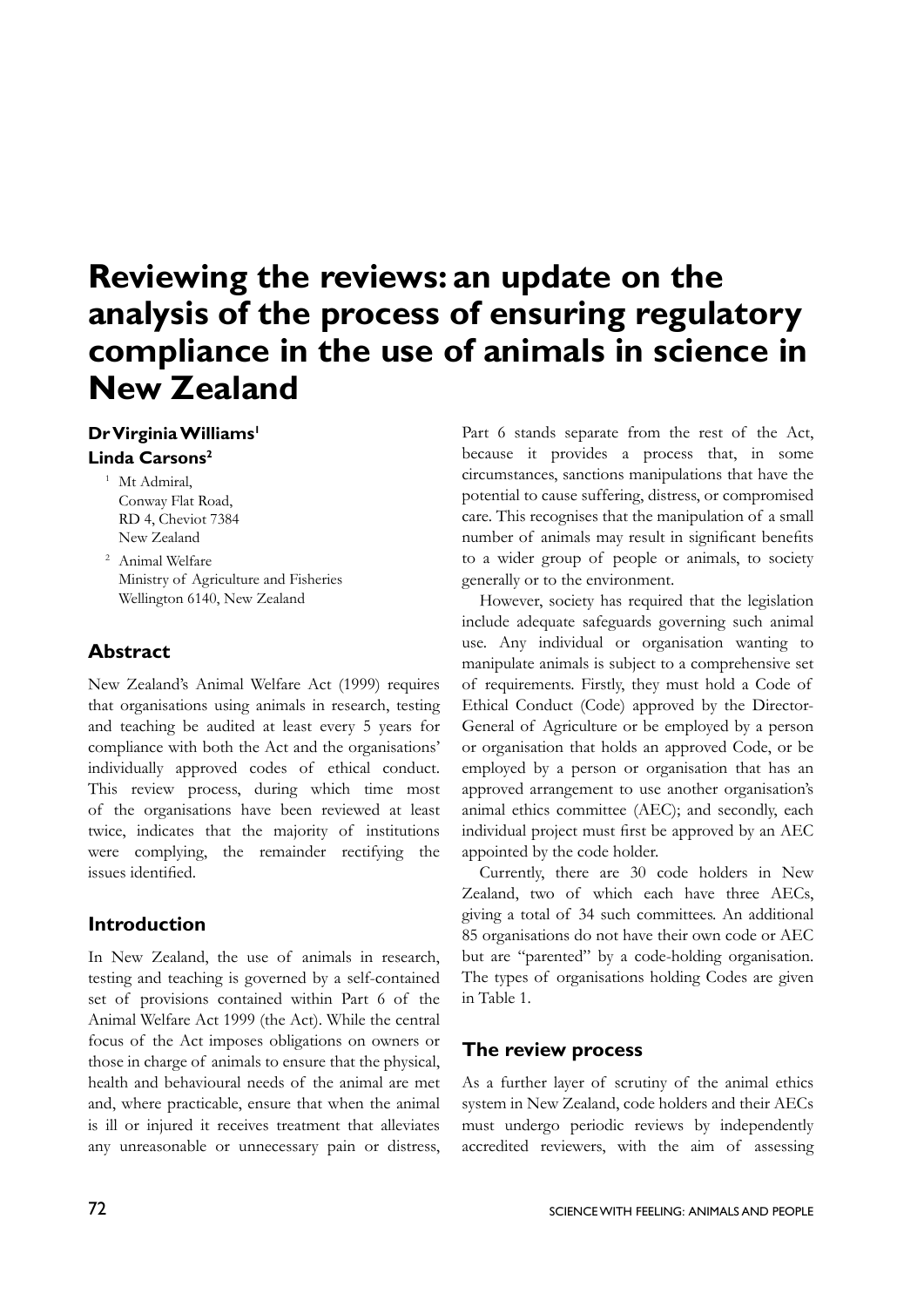**Table 1** Number of AECs at New Zealand institutions.

| Institution type                 |    | Number Number of<br><b>AFCs</b> |
|----------------------------------|----|---------------------------------|
| Crown Research Institutes (CRIs) | 4  |                                 |
| Universities                     |    |                                 |
| Commercial organisations         | 10 | ıΩ                              |
| Institutes of Technology         | 6  |                                 |
| Government departments           |    |                                 |
| Schools                          |    |                                 |
| Other                            |    |                                 |

the extent to which the code holder and the AEC are both complying with the Act and the Code as well as implementing the policies, procedures, and requirements set out in the Act and the Code. A satisfactory review report is a prerequisite to obtaining approval of a Code for a second or subsequent period.

Where a code holder holds an approved Code for the first time, or where a person did not carry out research, testing and teaching in the 2 years before obtaining their current Code approval, the first independent review must take place within 2 years. Subsequent reviews must be completed before the term of approval of the current Code has expired.

Reviewers are accredited by the Director-General of the Ministry of Agriculture and Forestry, with due regard to their competency, their character or reputation, and their ability to maintain an appropriate degree of impartiality and independence when conducting reviews. There are currently six reviewers, although there have been up to eight. All are veterinarians except one.

The reviewer's draft report is initially sent to the code holder for comment, with the final report, along with any code holder comments, going back to the code holder, to the Director-General and to the National Animal Ethics Advisory Committee (NAEAC), an advisory committee to the Minister of Agriculture on matters relating to the use of animals in research, testing and teaching.

The report may notify a critical situation, key issues, key topics and/or recommendations. A critical situation is any situation which, in the judgement of the reviewer, places the code holder's, the AEC's or the Director-General's credibility at risk. If a critical situation is identified during a review, this must be immediately notified to the Director-General, and could potentially lead to the suspension or revocation of the approval of a code of ethical conduct.

The Director-General, having received the final report, must then inform the code holder in writing whether the review indicates that a satisfactory level of compliance has been achieved. If compliance is unsatisfactory, the Director-General must inform the code holder of the actions that must be taken in order to achieve a satisfactory level of compliance. If the code holder does not subsequently comply, or if the response is unsatisfactory, the Director-General can decline approval of a new Code or can revoke the existing Code.

This analysis is based on and updates Williams and Carsons (2010) given at the *7th World Congress of Alternatives and Animal Use in the Life Sciences* held in Rome in 2009.

# **Review results**

Seventy-three reviews of 35 AECs were undertaken since the introduction of the Act at the beginning of 2000 until mid 2011. Of these, 56 were expiry reviews carried out at the end of the 5 year lifespan of each code, including 26 second-term expiry reviews. Seven reviews were undertaken of institutions with new Codes and AECs, and ten follow-up reviews were required as the result of unsatisfactory levels of compliance.

The compliance of 22 out of 30 institutions (73%) was judged satisfactory at their first expiry review, and of 22 out of 26 (85%) at their second expiry review. Six out of seven institutions (86%) with new codes of ethical conduct had satisfactory reviews, while all reviews that were required following identification of areas of non-compliance were satisfactory.

During the period surveyed, there were 11 institutions whose level of compliance was found to be unsatisfactory, one of these on two occasions. Of these, three institutions were not required to undergo re-review, one because it was amalgamating with another institution, one because it chose not to renew its Code but to be parented by another organisation, and the third because the key issue, although serious enough to warrant mention, had already been resolved by the time of the review. One institution was required to be reviewed annually for 3 years. Two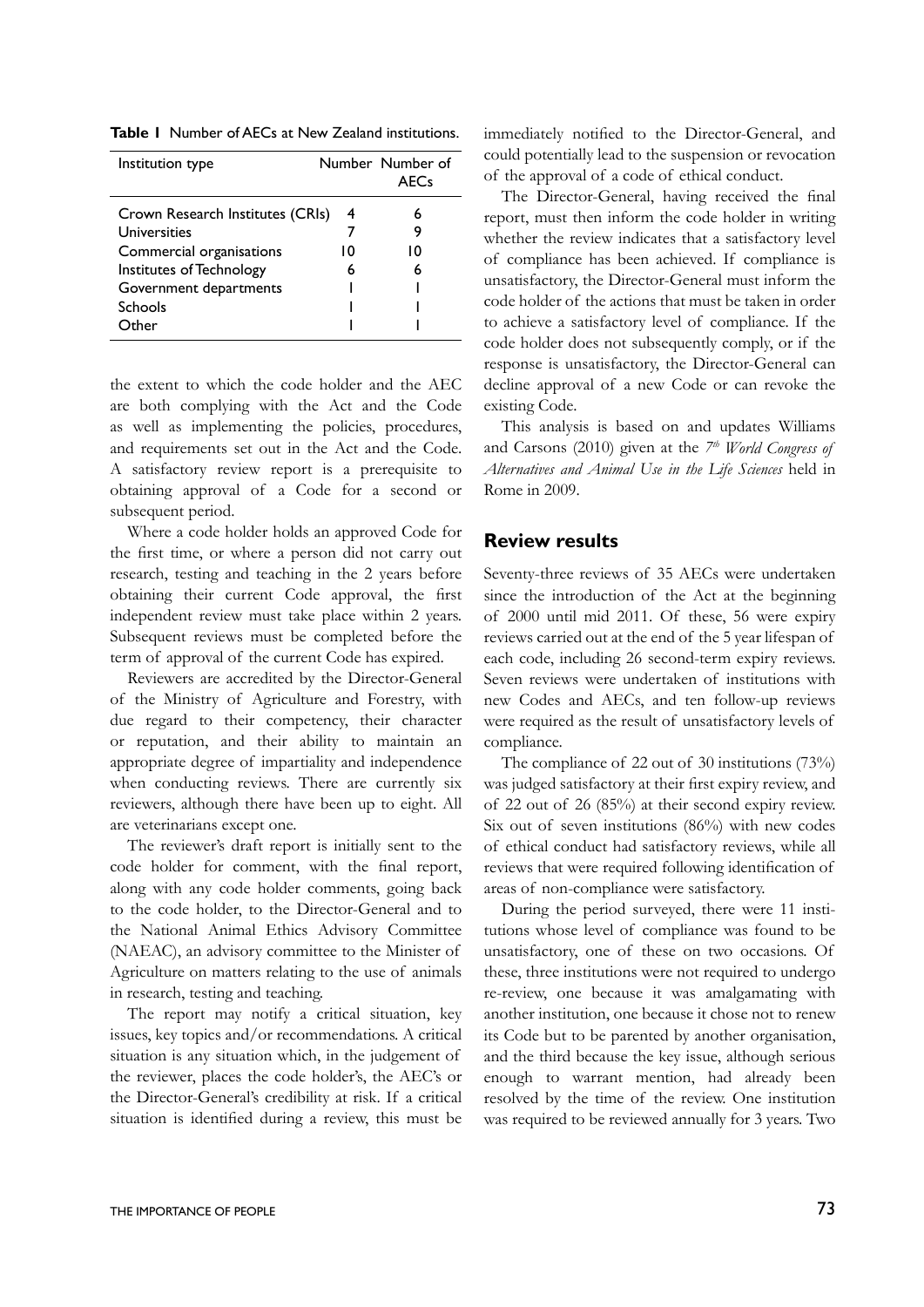institutions that were found satisfactory on their first expiry review were found unsatisfactory for different reasons on their second expiry review.

# **Issues raised**

#### **Critical situations identified**

A critical situation is defined as any situation which, in the judgement of the reviewer places the code holder's, the AEC's or the Director-General's credibility at risk. There were no critical situations identified during the survey period.

#### **Key issues identified**

A key issue is defined as a non-compliance that, in the opinion of the reviewer, demonstrates a major non-compliance of the institution's procedures and policies with the Act, its regulations or the Code. It may be a specific non-compliance or a system with multiple non-compliances having a cumulative effect. Key issues may be created by escalation of outstanding issues from previous reviews. Any key issues found will be discussed during the review, and will appear in the review report. The Director-General will require these to be resolved within an agreed timeframe. The effectiveness of corrective actions will be measured in subsequent reviews.

Key issues were identified in 15 reviews and fell into three main groups – AEC procedures, monitoring and animal facilities.

- 1. AEC procedures
	- a. AEC not appointed in accordance with the code
	- b. Lack of documented AEC procedures and approvals
	- c. Lack of adherence to maximum approval periods
	- d. Projects proceeding without AEC approval
	- e. Lack of compliance with Code and the Act in criteria for approval
	- f. Lack of compliance for stated standards for meeting frequency, quorum, minute taking
- 2. Monitoring of compliance
	- a. Failure to monitor compliance with approved protocols
- 3. Facilities
	- a. Inadequate ventilation
	- b. Temperature controls inadequate resulting in higher than acceptable temperatures.

#### **Key topics identified**

A key topic is defined as a point of interest, which is discussed in the report. It may include positive and negative findings and may give rise to key issues or recommendations.

Fifty-seven reviews identified key topics. In 30 reviews, positive key topics were identified. In nine cases, only positive topics were raised. Examples of positive key topics include:

- Commendation of animal care and enrichment;
- Commendation of the focus on animal welfare:
- Commendation of excellent recording and quality control systems;
- Commendation for inclusion of a biometrician on the AEC.

Negative key topics fell into seven categories:

- 1. AEC processes complying with some but not all Code requirements (noted in 26 reviews). Examples:
	- a. Procedures for dealing with complaints not included;
	- b. Endpoints not well defined.
- 2. Lack of documentation of AEC processes (noted in 14 reviews). Examples:
	- a. No formal detailing of AEC processes;
	- b. No clear process for managing records.
- 3. Inadequacy of the monitoring process (noted in 15 reviews). Examples:
	- a. Lack of a formal monitoring process;
	- b. Lack of visits to view procedures by external members.
- 4. Inadequate documentation of monitoring by the AEC (noted in three reviews). Examples:
	- a. Applicants not required to report back at the end of their study;
	- b. Monitoring reports not written or filed.
- 5. Inadequate facilities (noted in five reviews). Examples:
	- a. Rodent cages inappropriate;
	- b. Lack of hygiene on panels round ventilation vents;
	- c. Inadequate cage washer resulting in an unacceptable hygiene risk.
- 6. A lack of facility and animal care documentation in the form of standard operating procedures (noted in four reviews).